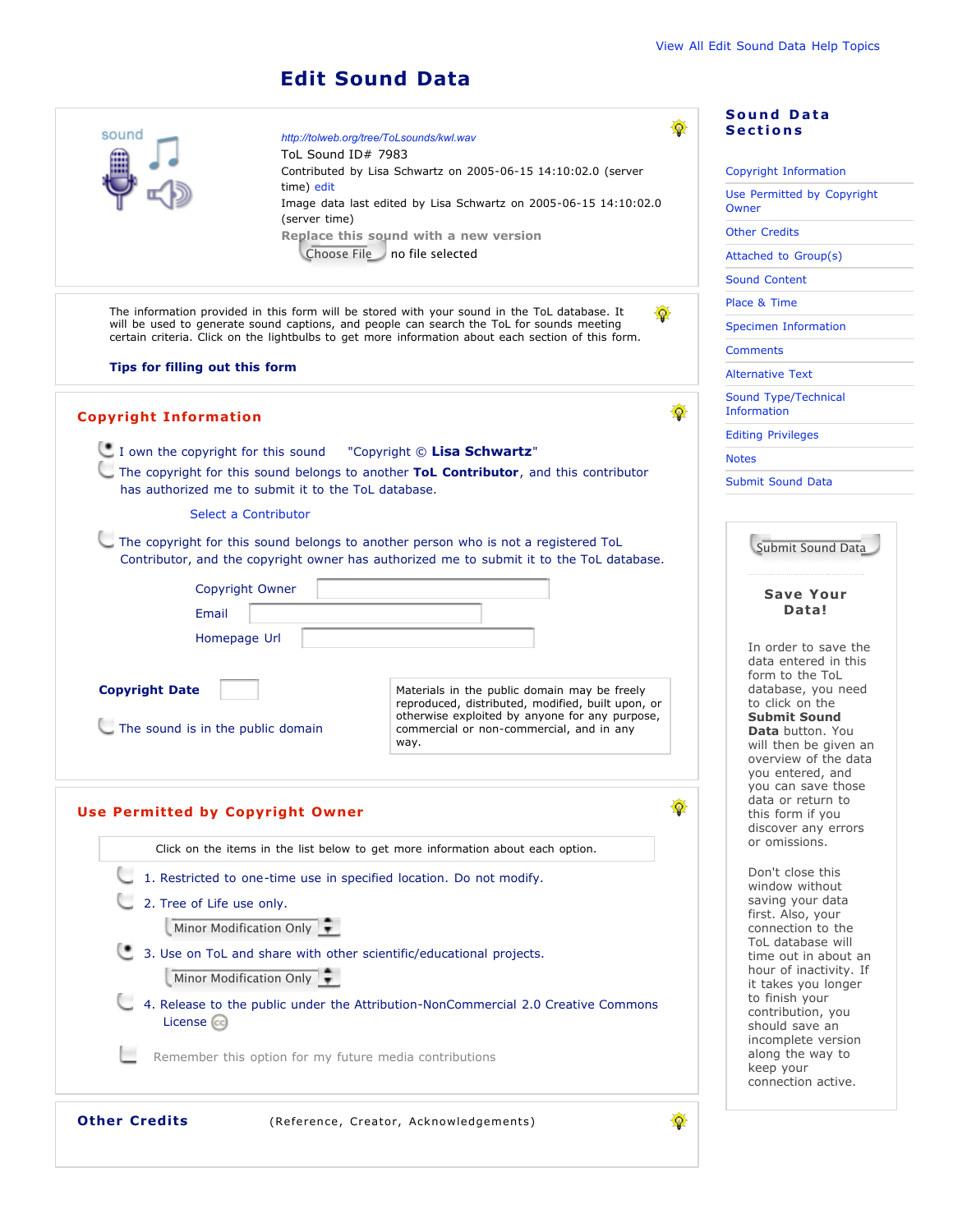| <b>Attached to Group(s)</b>                                                                                                                                                                                                          |   |
|--------------------------------------------------------------------------------------------------------------------------------------------------------------------------------------------------------------------------------------|---|
| Add a Group from the ToL Database                                                                                                                                                                                                    |   |
| <b>Sound Content</b>                                                                                                                                                                                                                 | 優 |
| <b>Title</b>                                                                                                                                                                                                                         |   |
| <b>Description</b>                                                                                                                                                                                                                   |   |
| <b>Organism Sound</b><br><b>Environmental Sound</b><br>Narrative/Interpretation                                                                                                                                                      |   |
| Subject/Keywords                                                                                                                                                                                                                     |   |
| <b>Place &amp; Time</b>                                                                                                                                                                                                              | Φ |
| For sounds of specimens, provide information about where and when the organism was collected.<br>If the organism is not native to the location where it was found, you can also provide<br>information about its origin.<br>Location |   |
| Date/Time                                                                                                                                                                                                                            |   |
| <b>Specimen Information</b>                                                                                                                                                                                                          |   |
| <b>Scientific Name</b>                                                                                                                                                                                                               |   |
| <b>Identified By</b>                                                                                                                                                                                                                 |   |
| <b>Behavior</b>                                                                                                                                                                                                                      |   |
| <b>Sex</b><br>Male<br><b>Female</b>                                                                                                                                                                                                  |   |
| Other Unknown                                                                                                                                                                                                                        |   |
|                                                                                                                                                                                                                                      |   |
| Life Cycle Stage                                                                                                                                                                                                                     |   |
| <b>Body Part</b>                                                                                                                                                                                                                     |   |
| <b>Size</b>                                                                                                                                                                                                                          | œ |